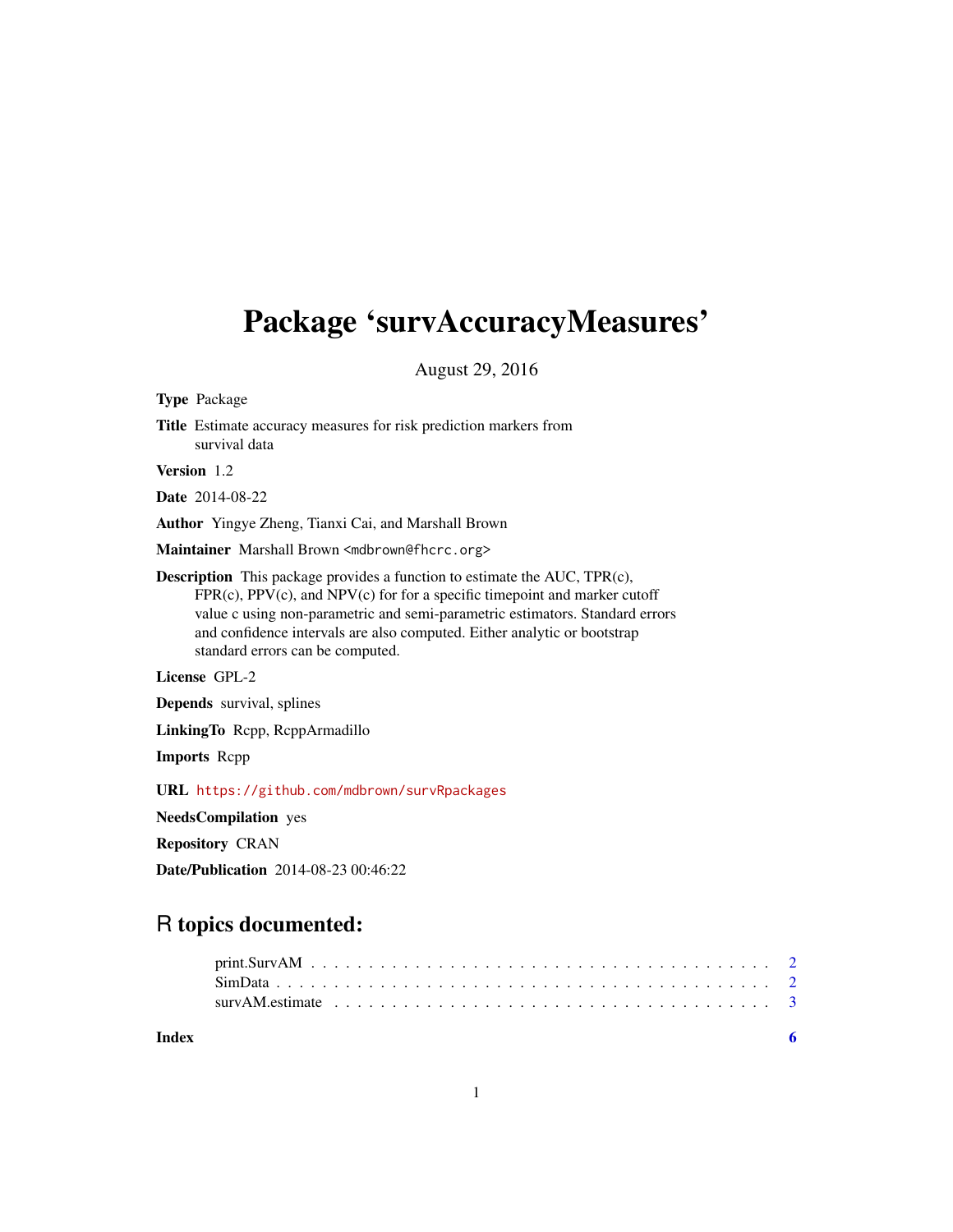<span id="page-1-0"></span>

#### Description

S3 method for class "SurvAM"

#### Usage

```
#S3 method for class ''trtsel''
## S3 method for class 'SurvAM'
print(x, \ldots)
```
#### Arguments

|         | output from the function survEstMeasures |
|---------|------------------------------------------|
| $\cdot$ | <b>NA</b>                                |

#### Value

NULL

| SimData<br>Simulated data for package 'SurvAccuracyMeasures' |  |
|--------------------------------------------------------------|--|
|--------------------------------------------------------------|--|

#### Description

Survival data simulated from a Cox proportional hazards model with 20% censoring.

#### Usage

data(SimData)

#### Format

A data frame with 500 observations on the following 3 variables.

survTime a numeric vector of survival time

status a numeric vector indicating event status, status =  $1$  for failure, while status =  $0$  for censored observations

Y a numeric vector of values for marker

#### Examples

data(SimData)

head(SimData)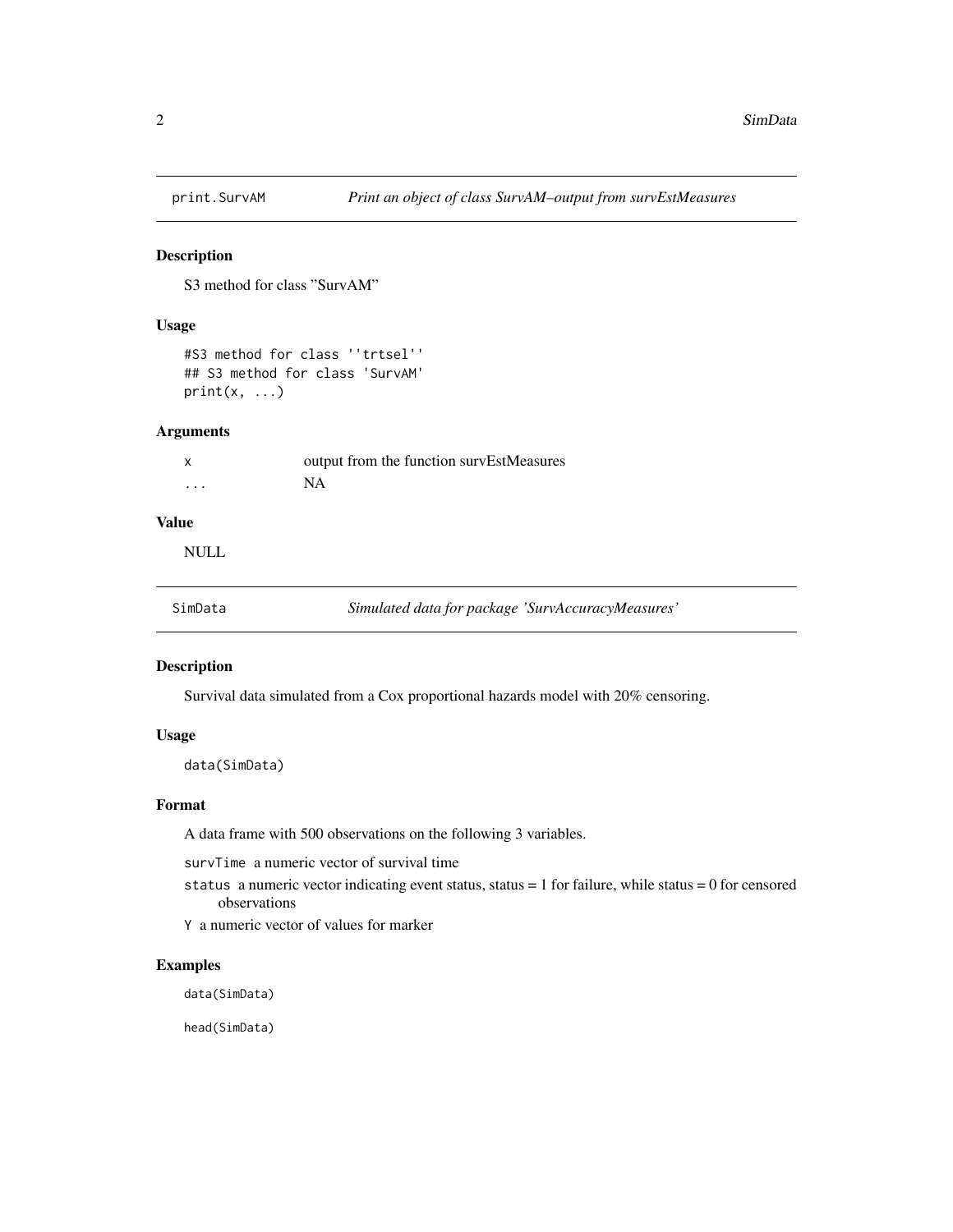<span id="page-2-0"></span>survAM.estimate *Nonparametric and Semiparametric estimates of accuracy measures for a risk prediction marker from survival data*

#### Description

This function estimates the AUC, TPR(c), FPR(c), PPV(c), and NPV(c) for for a specific timepoint and marker cutoff value c using semiparametric or nonparametric estimates. Standard errors, and confidence intervals are also computed. Either analytic or bootstrap standard errors can be computed.

#### Usage

```
survAM.estimate(time, event, marker,
```

```
data,
predict.time,
marker.cutpoint = 'median',
estimation.method = "IPW",
ci.method = "logit.transformed",
se.method = "bootstrap",
bootstraps = 1000,
alpha=0.05)
```
#### Arguments

| time              | time to event variable                                                                                                                                                                                                                                                |
|-------------------|-----------------------------------------------------------------------------------------------------------------------------------------------------------------------------------------------------------------------------------------------------------------------|
| event             | indicator for the status of event of interest, event $= 0$ for censored observations,<br>and event $= 1$ for event of interest.                                                                                                                                       |
| marker            | marker variable of interest                                                                                                                                                                                                                                           |
| data              | data frame in which to look for input variables.                                                                                                                                                                                                                      |
| predict.time      | numeric value of the timepoint of interest for which to estimate the risk measures                                                                                                                                                                                    |
| marker.cutpoint   |                                                                                                                                                                                                                                                                       |
|                   | numeric value indicating the value of the cutpoint 'c' at which to estimate 'FPR',<br>'TPR', 'NPV' or 'PPV'. default is 'median' which takes cutpoint as the marker<br>median.                                                                                        |
| estimation.method |                                                                                                                                                                                                                                                                       |
|                   | Either "IPW" for non-parametric IPW estimates (default) or "Cox" for semi-<br>parametric estimates that use a Cox proportional hazards model.                                                                                                                         |
| ci.method         | character string of either 'logit.transformed' (default) or 'standard' indicating<br>whether normal approximated confidence intervals should be calculated using<br>logistic transformed values or the standard method.                                               |
| se.method         | Method to calculate standard errors for estimates. Options are "bootstrap" (de-<br>fault) or "asymptotic". Asymptotic estimates are based on large sample calcula-<br>tions and will not hold in small samples. Please see referenced papers for more<br>information. |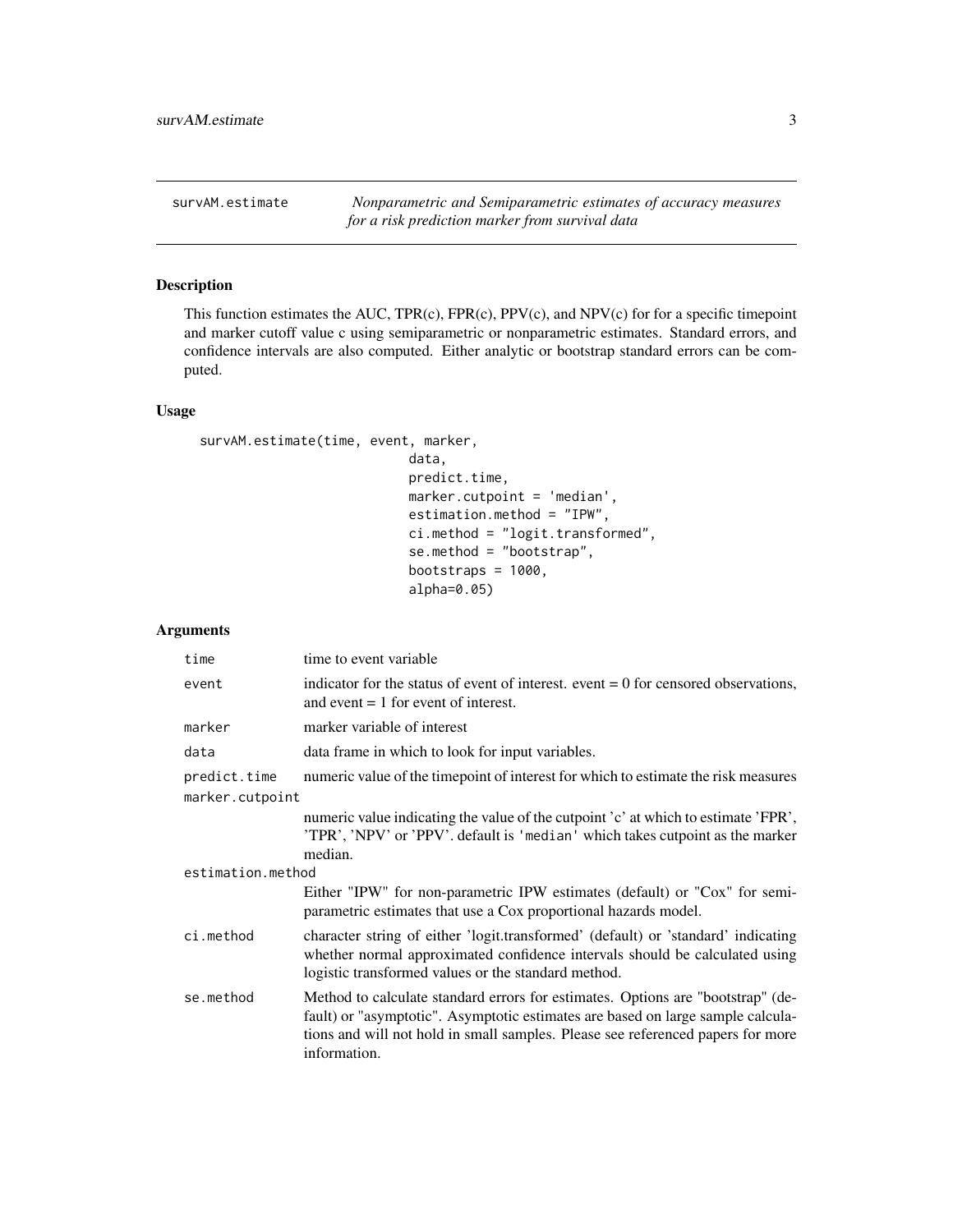4 survAM.estimate

#### Value

a list with components

| estimates | point estimates for risk measures                                                              |
|-----------|------------------------------------------------------------------------------------------------|
| se        | standard errors for estimates                                                                  |
| CIbounds  | bounds for $(1$ -alpha $)$ *100 confidence interval                                            |
| model.fit | if EST method = "SP", object of type 'coxph' from fitting the model coxph(Surv(time, event)~Y) |
|           | cutoff, CImethod, SEmethod, predict.time, alpha                                                |
|           | function inputs                                                                                |

#### References

Liu D, Cai T, Zheng Y. Evaluating the predictive value of biomarkers with stratified case-cohort design. Biometrics 2012, 4: 1219-1227.

Pepe MS, Zheng Y, Jin Y. Evaluating the ROC performance of markers for future events. Lifetime Data Analysis. 2008, 14: 86-113.

Zheng Y, Cai T, Pepe MS, Levy, W. Time-dependent predictive values of prognostic biomarkers with failure time outcome. JASA 2008, 103: 362-368.

#### Examples

```
data(SimData)
```

```
#non-parametric estimates
tmp <- survAM.estimate(time =survTime,
                       event = status,
                       marker = Y,
                       data = SimData,
                       estimation.method = "IPW",
                       predict.time = 2,
                       marker.cutpoint = 0,
                       bootstraps = 50)
tmp
tmp$estimates
#semi-parametric estimates
tmp <- survAM.estimate(time =survTime,
                       event = status,
                       marker = Y,data = SimData,
                       estimation.method = "Cox",
                       predict.time = 2,
                       marker.cutpoint = 0,
                       bootstraps = 50)
```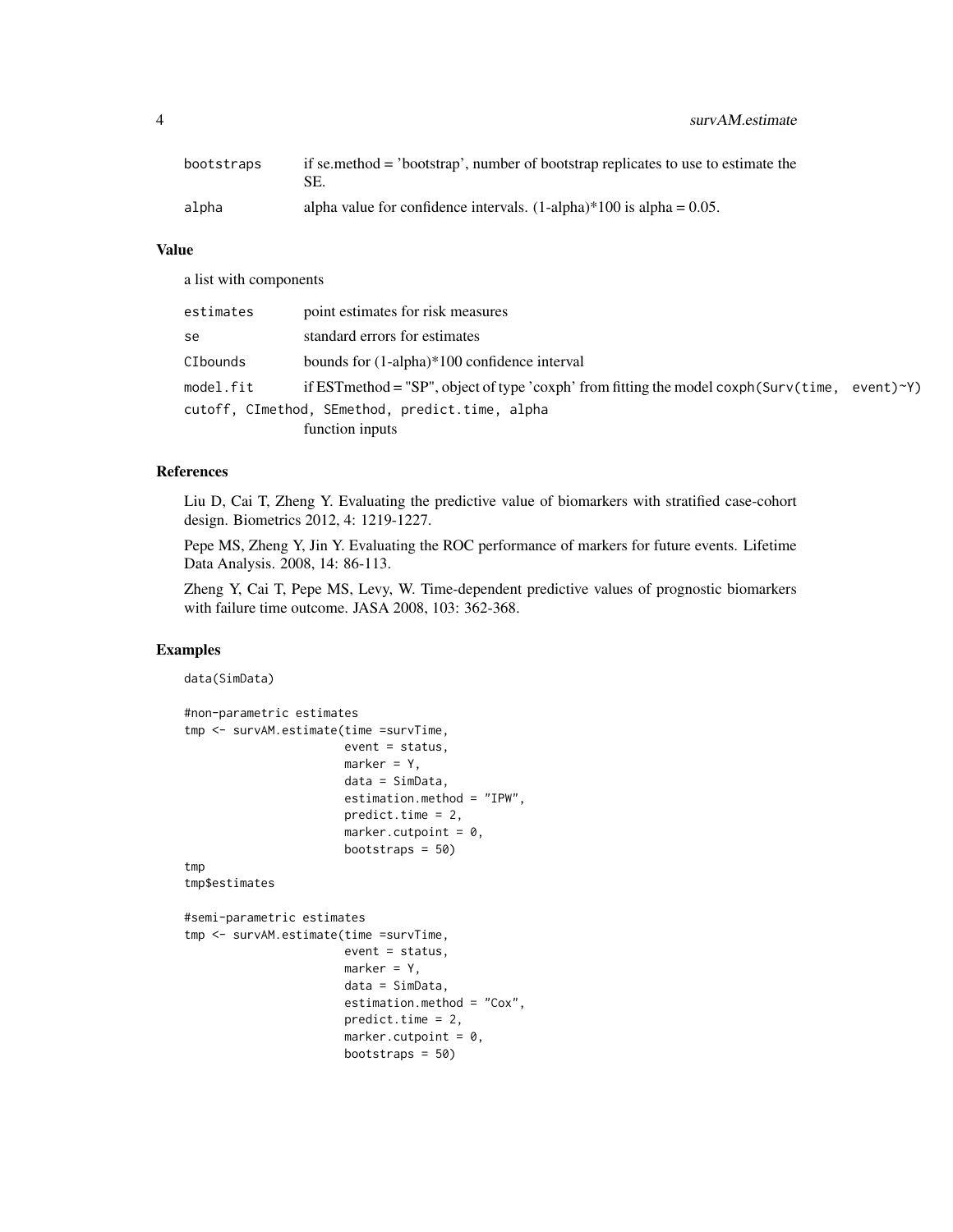```
#semi-parametric estimates with asymptotic standard errors
tmp <- survAM.estimate(time =survTime,
                      event = status,
                      marker = Y,
                      data = SimData,
                      estimation.method = "Cox",
                      se.method = "asymptotic",
                      predict.time = 2,marker.cutpoint = 0,bootstraps = 50)
```